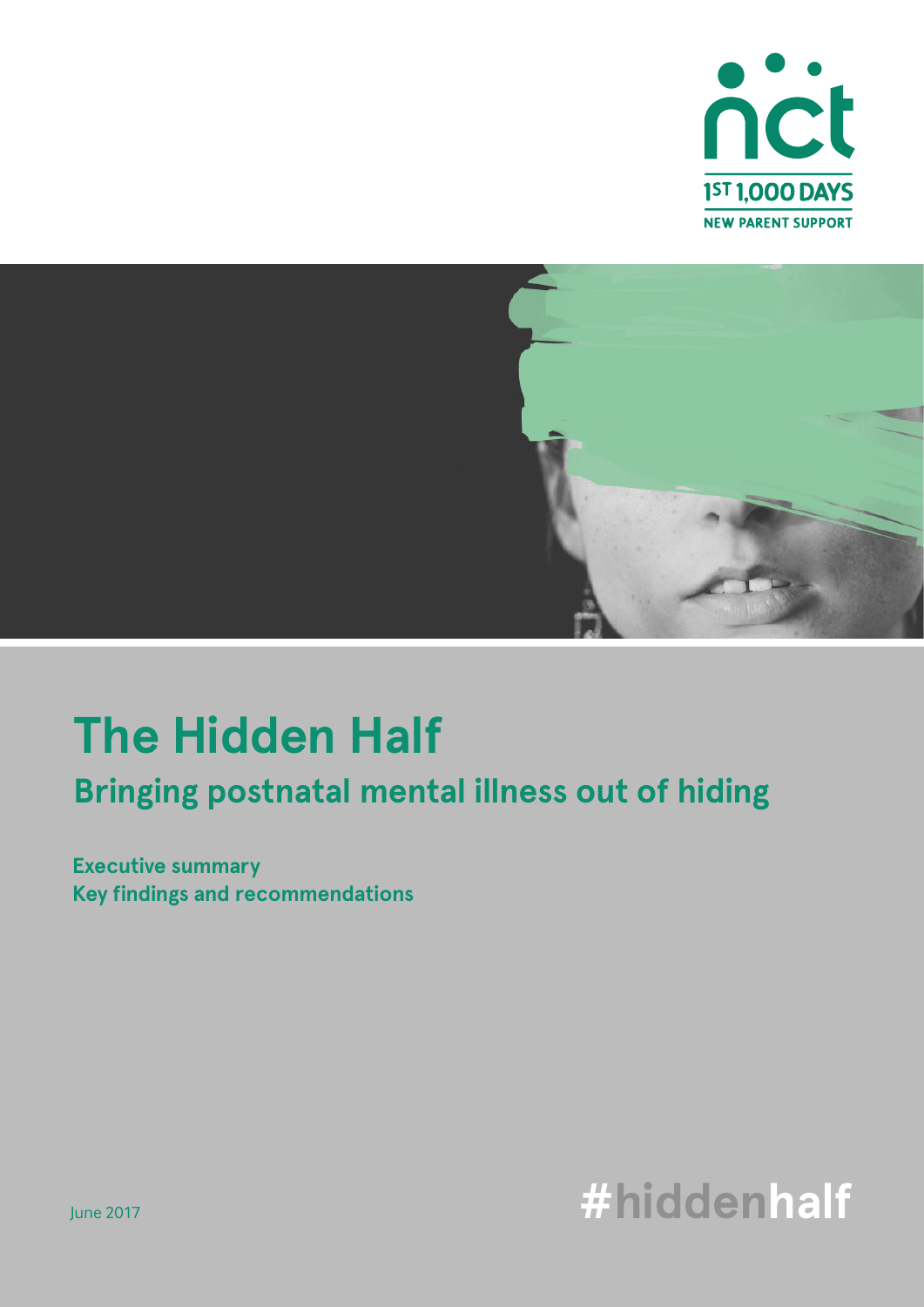# **Methodology**

In March 2017, NCT commissioned a survey from Survation, a member of the British Polling Council, which asked about women's experience of the six week postnatal check. This included questions about the length of their six week postnatal check, if their GP asked about any emotional or mental health issues and if they felt that they were able to disclose any concerns they had about their emotional wellbeing.

The survey was conducted via an online panel. Invitations to complete surveys were sent out to a nationally representative sample of the target population. Differential response rates taken from different demographic groups were taken into account. In total, 1,012 women with children aged two years old or younger from across the UK responded.

We also held two small focus groups, of GPs and mothers with lived experience of mental illness respectively, to hear about their experiences, some of which are reported or quoted here. We were separately given comments from some other GPs who came to us through an online forum.

## **Acknowledgements**

We would like to thank the following for comments on this report:

Professor Debra Bick, King's College London, Florence Nightingale Faculty of Nursing and Midwifery

Dr Abigail Easter, Senior Research Fellow, King's College London, Institute of Psychiatry, Psychology and Neuroscience

Professor Louise M Howard, NIHR Research Professor, King's College London.



**www.nct.org.uk/hiddenhalf**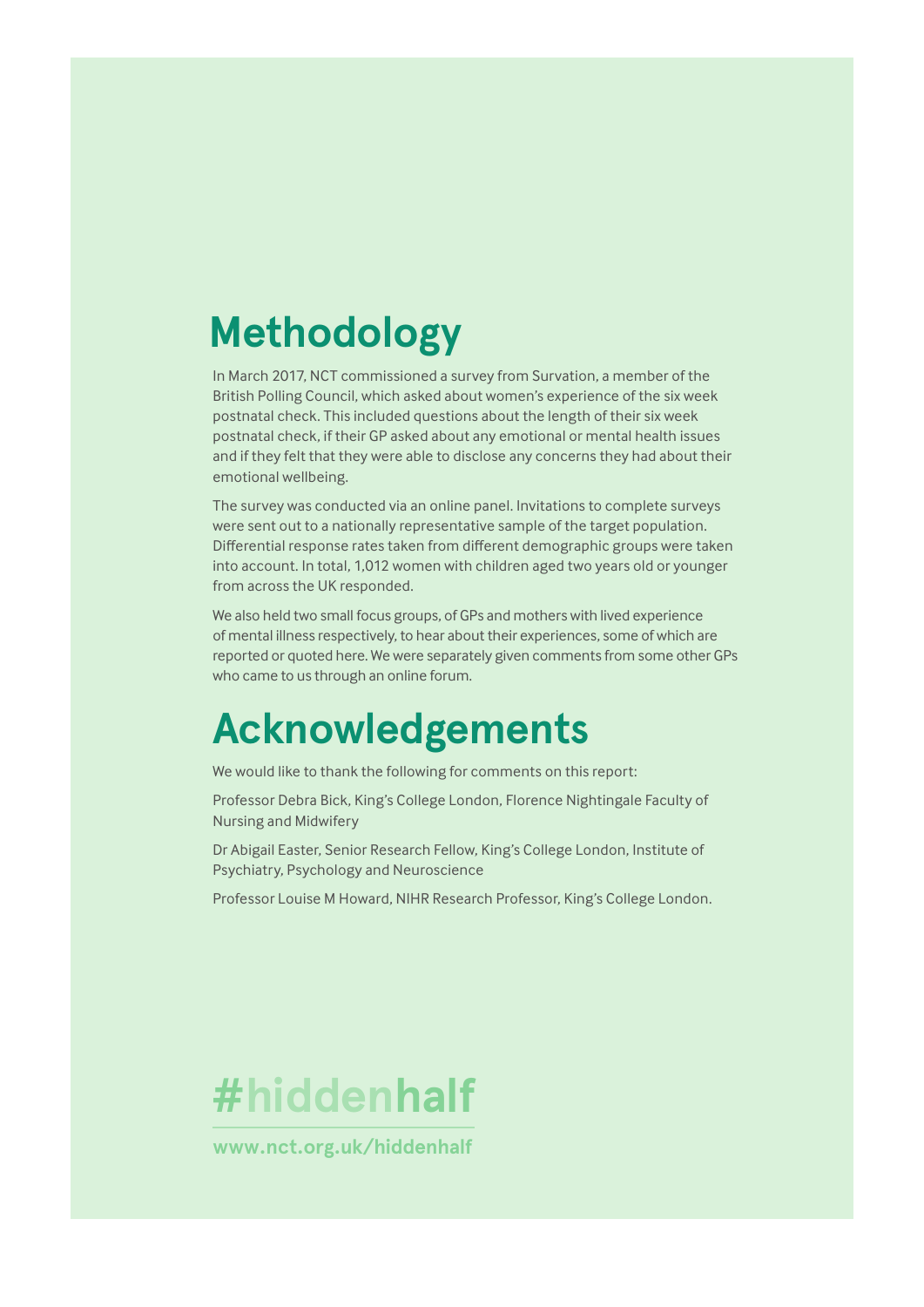# **About NCT**

NCT is the UK's largest charity for parents, and we exist to support parents through the first 1,000 days, to have the best possible experience of pregnancy, birth and early parenthood. We do this by sharing knowledge, creating networks that result in vital friendships and using our voice to change public policy and attitudes for good. Since 1956, we have supported millions of women and parents through birth and early parenthood whilst also securing major advances in professional practice and public policy.

Our campaigning achievements include pressing to allow fathers into the delivery room; the labelling and then banning of Bisphenol A in baby bottles; reducing unnecessary interventions during childbirth; influencing the Equality Act in Britain and the Breastfeeding etc. (Scotland) Act 2005 to protect women breastfeeding in public.

We work on perinatal mental health by providing information through our courses and web-based information and are piloting a peer support project funded by the Department of Health, Parents in Mind, offering direct support to parents experiencing mental health problems. NCT is a member of the Maternal Mental Health Alliance (MMHA), a coalition of professional and patient organisations, committed to improving the mental health of women and children in pregnancy and the first postnatal year. In 2013, NCT and Netmums conducted research into mothers' experience of the six week check, including the way GPs asked about mental health.<sup>1</sup>

<sup>1</sup> Mind the Gap: Perinatal mental health service provision. NCT (2015) https://www.nct.org.uk/sites/default/files/ related\_documents/328-NCT-mindTheGap-shortReport-loRes.pdf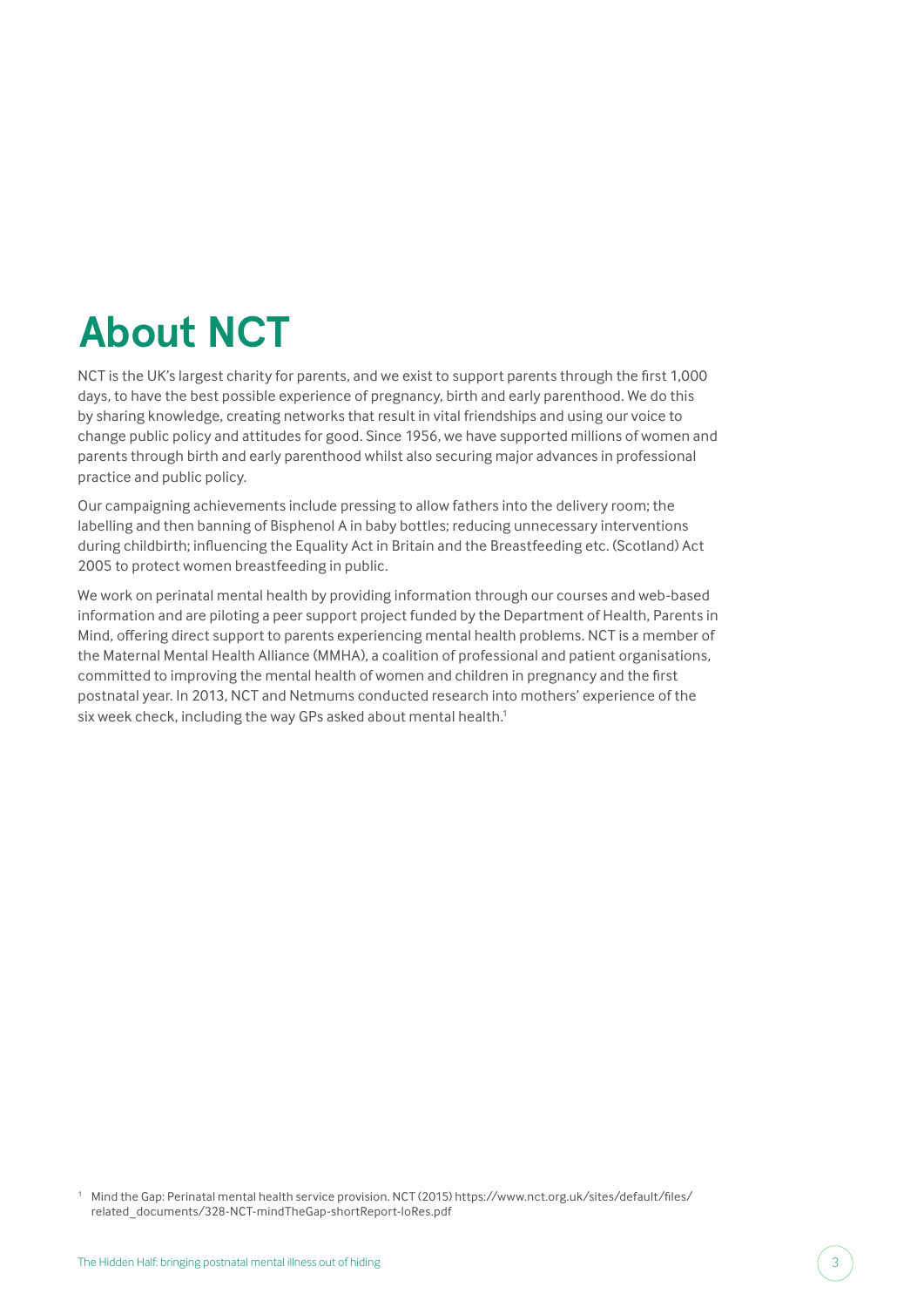# **Executive summary**

# **Hidden half**

The challenges of caring for a new baby are hard enough to tackle when you are emotionally strong. Doing so when your emotional reserves are depleted is even harder.

*Our research shows that around half of new mothers' mental health problems don't get picked up by a health professional.* This "hidden half" struggle on alone, often afraid to reach out for help or unaware that it is available.

Some women feel they have to hide their problems because they see them as a sign of failure or out of fear of having their baby taken away. Some are dismissed by health professionals who see their problems as the "baby blues" – a temporary period of sadness that rarely lasts more than about two weeks after the birth.

# **Critical time**

If left untreated, the mental illness that these women experience – depression, anxiety, obsessive compulsive disorder or postpartum psychosis – can affect their ability to cope and their relationships within and outside the family, as well as the extent to which they are able to bond with their baby, with potentially serious implications for their child later on. *95% of the women we surveyed who had experienced a mental health problem said it had had an impact on their ability to cope or to look after their children or on their family relationships.*

Some of these mental health problems can, if left untreated, escalate into more severe mental illness and every year around 20 expectant or new mothers take their own lives. Sadly, suicide is the leading cause of direct maternal deaths occurring within a year after the end of pregnancy in the UK.<sup>2</sup>

## **Avoidable harm**

But so much of the suffering which mothers experience – not to mention the wider family – is avoidable. Women experiencing maternal mental health illness can be successfully treated and supported in a range of ways. *Four-fifths (82%) of the women surveyed who received treatment for mental health problems said that it helped.* This is testament to the excellent work that GPs and specialist services do in this area. It also demonstrates the enormous potential there is to make a difference to more mothers suffering from mental illness and their families if mental health problems are consistently picked up.

### **PND is still one of the highest taboo illnesses we have in this country** "

Mother of four, Staffordshire

<sup>&</sup>lt;sup>2</sup> Knight M, Nair M, Tuffnell D, Kenyon S, Shakespeare J, Brocklehurst P, Kurinczuk JJ (Eds.) on behalf of MBRRACE-UK. Saving Lives, Improving Mothers' Care - Surveillance of maternal deaths in the UK 2012-14 and lessons learned to inform maternity care from the UK and Ireland Confidential Enquiries into Maternal Deaths and Morbidity 2009-14. Oxford: National Perinatal Epidemiology Unit, University of Oxford 2016.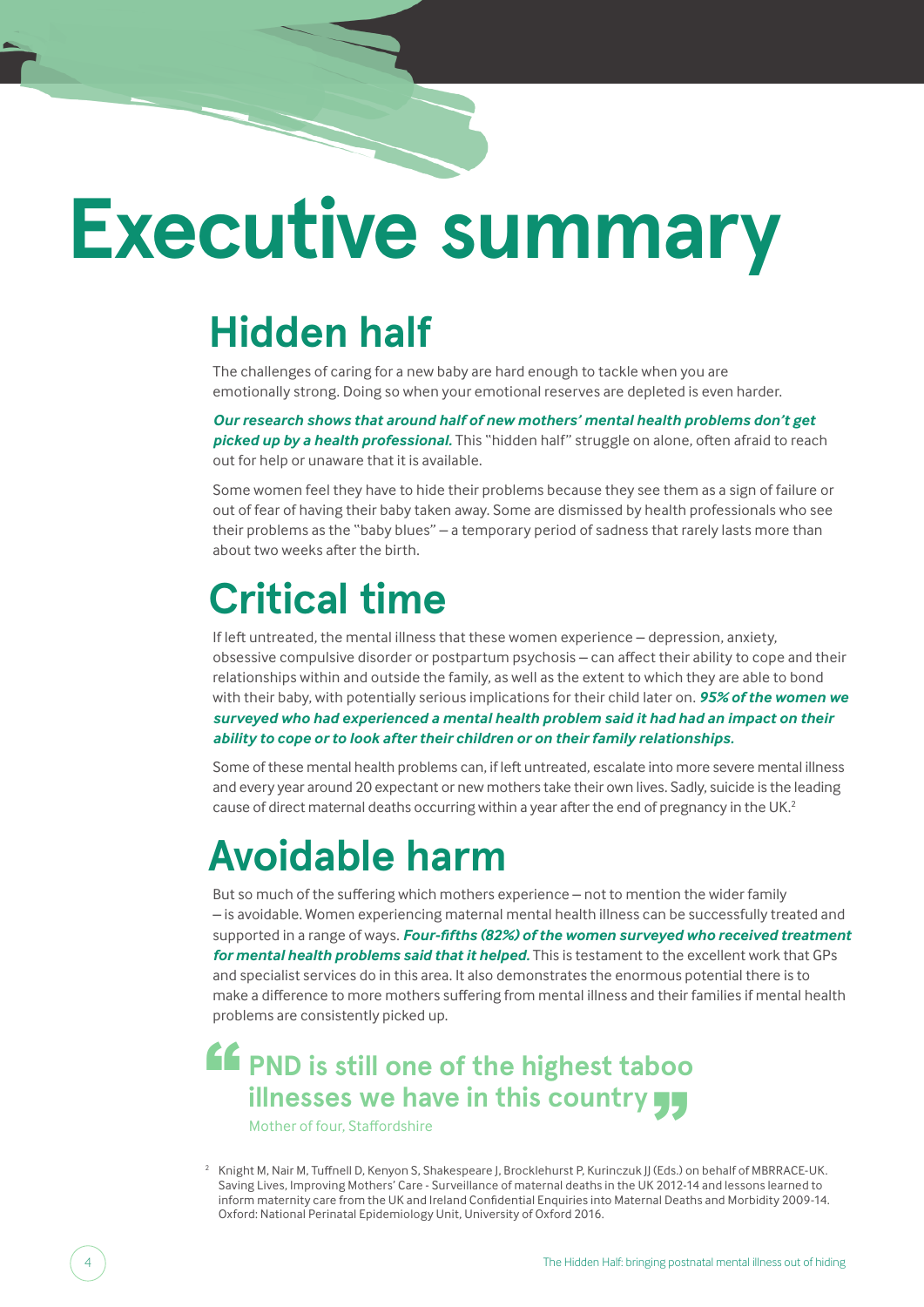Getting the right treatment or support early, whether that is ongoing support from a GP, counselling, a peer support group or medication can have an enormous impact on a mother's health and ability to manage the challenges that a new baby brings. These interventions can make the difference between a woman coping well and being able to enjoy becoming a new mother or sliding into serious mental ill-health.

When maternal mental illness and emotional problems are left untreated, it is not only the mother and her family who pay the price. The economic costs of maternal mental illness have been estimated at £8 billion per annual cohort of births, largely comprising costs to health and social services, both for the mother but also later impacts to child health.<sup>3</sup>

## **The six week check – a missed opportunity**

Around six weeks after they have given birth, most new mothers see their GP for a postnatal check-up. Official guidance (NICE Clinical Guideline CG37) encourages doctors to enquire about the mother's emotional wellbeing and this is an ideal opportunity for a GP to spot any mental health problems that are developing.4

While a pregnant woman has many healthcare appointments before the birth of her baby, the six week check may be the last routine appointment she has with a health professional with checks on her, as opposed to the baby. Given many new mothers' reluctance to actively seek help for mental health problems, if they are not picked up at the six week check, there is a significant chance of them remaining undiagnosed.

Some women get an excellent six week check, demonstrating the potential that it offers. If the doctor has the time to talk to the woman about how she is coping, problems can be identified and treatment, support or monitoring can be offered and follow up arranged, as appropriate. But our research shows that this is often not the case. *A fifth of women questioned in our survey said they were not asked about their emotional or mental wellbeing at this appointment.*

GPs are increasingly under overwhelming pressures and are having to fill gaps in specialist services, health visiting and social care, without extra funding. Doctors do not receive any payment specifically for doing the mother's six week check and fitting in a full appointment for this is becoming harder. *Our survey found that for two-thirds of new mothers, this check-up is squeezed in with checks on the baby, leaving little time to focus on the mother; a third of the women questioned had an estimated 3 minutes or less for their maternal check.*

### **This appointment very much focused on the child and not me**<br>
Mother of two, West Midlands<br>
raging a mother to talk about how she feels and is co "

#### Mother of two, West Midlands

Encouraging a mother to talk about how she feels and is coping is not something that can be done in a couple of minutes. Open, supportive questioning and taking the time to listen and read between the lines is vital to spotting the signs of a developing mental health problem.

The six week check offers a powerful opportunity to address the problem of the "hidden half". Enabling GPs to give every mother a full appointment for the maternal check would ensure that mental health problems are consistently picked up so that these women don't slip through the net.

An appointment with a supportive GP can be the first step towards recovery from a mental health problem. Let's make that a reality for all new mothers experiencing mental illness, not just half.

3 Bauer, A., Parsonage, M., Knapp, M., Iemmi, V., & Adelaja, B. (2014). Costs of perinatal mental health problems.

<sup>4</sup> National Institute for Health and Care Excellence Clinical guideline [CG37] Postnatal care up to 8 weeks after birth Published date: July 2006. Last updated: February 2015 https://www.nice.org.uk/guidance/cg37/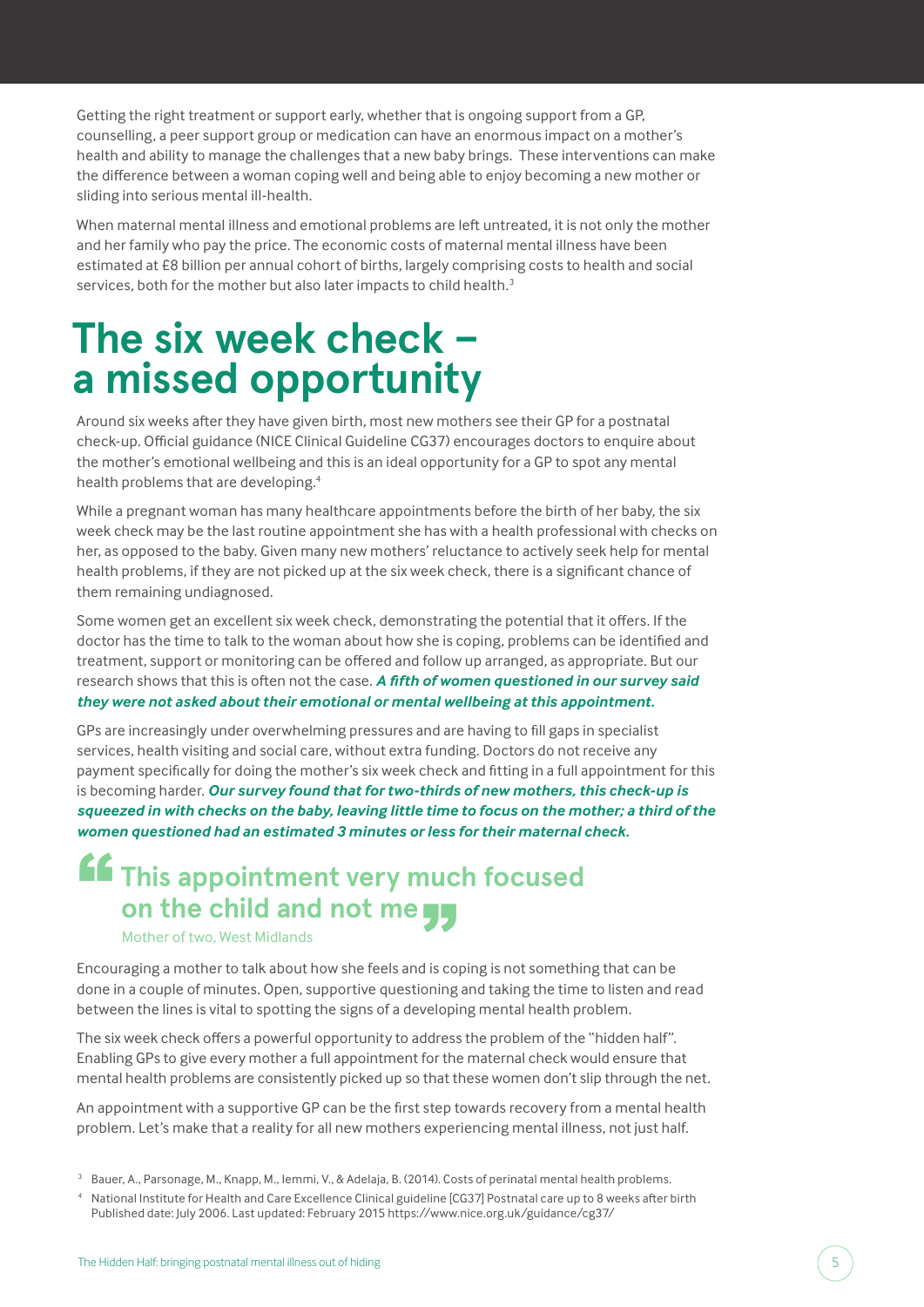# **Key findings and recommendations**

### A few simple measures would help to solve the problem of the "hidden half".

These measures would help to ensure that postnatal mental illness gets identified before it escalates and ensure that women get the help they need early on.

**Recommendation 1: Fund the six week maternal postnatal check so that GPs have the time to give every new mother a full appointment for the maternal check**

This recommendation is based on our findings that:

- *• A third (31%) of women said their six week check was rushed*
- *• A third (31%) of women's maternal six week checks were estimated to last 3 minutes or less.*

Currently, GPs have to fit the maternal six week check into their routine workload and there is no special funding for it, in contrast to the baby check. GP workloads have increased substantially in recent years and in over-worked surgeries the maternal check inevitably gets compressed and it becomes harder for doctors to have an unhurried discussion of the mother's emotional and mental health.

### **I think the time slot given for the postnatal checks is too short and you are rushed and made to feel a burden yy**<br>Mother of two, Kent "

Mother of two, Kent

GPs report that receiving a designated payment for the six week check would allow them to plan services in a way that makes it possible to give every woman a full appointment just for the maternal six week check, in addition to any appointment for baby checks. Even with a shortage of GPs, they might be able to employ a new (suitably trained) member of the practice team specifically to perform these checks. This could be shared amongst a collective of surgeries.

This should be new money, not funds reallocated from other services. We estimate the cost of this as approximately £20 million per annum – a drop in the ocean compared with the national economic cost of maternal mental illness of more than £8 billion for each annual cohort of births and the annual primary care budget of about £8 billion per annum.<sup>5</sup>

<sup>5</sup> https://www.england.nhs.uk/wp-content/uploads/2015/12/04.PB\_.17.12.15-Allocations.pdf

**31% said their six week check was rushed**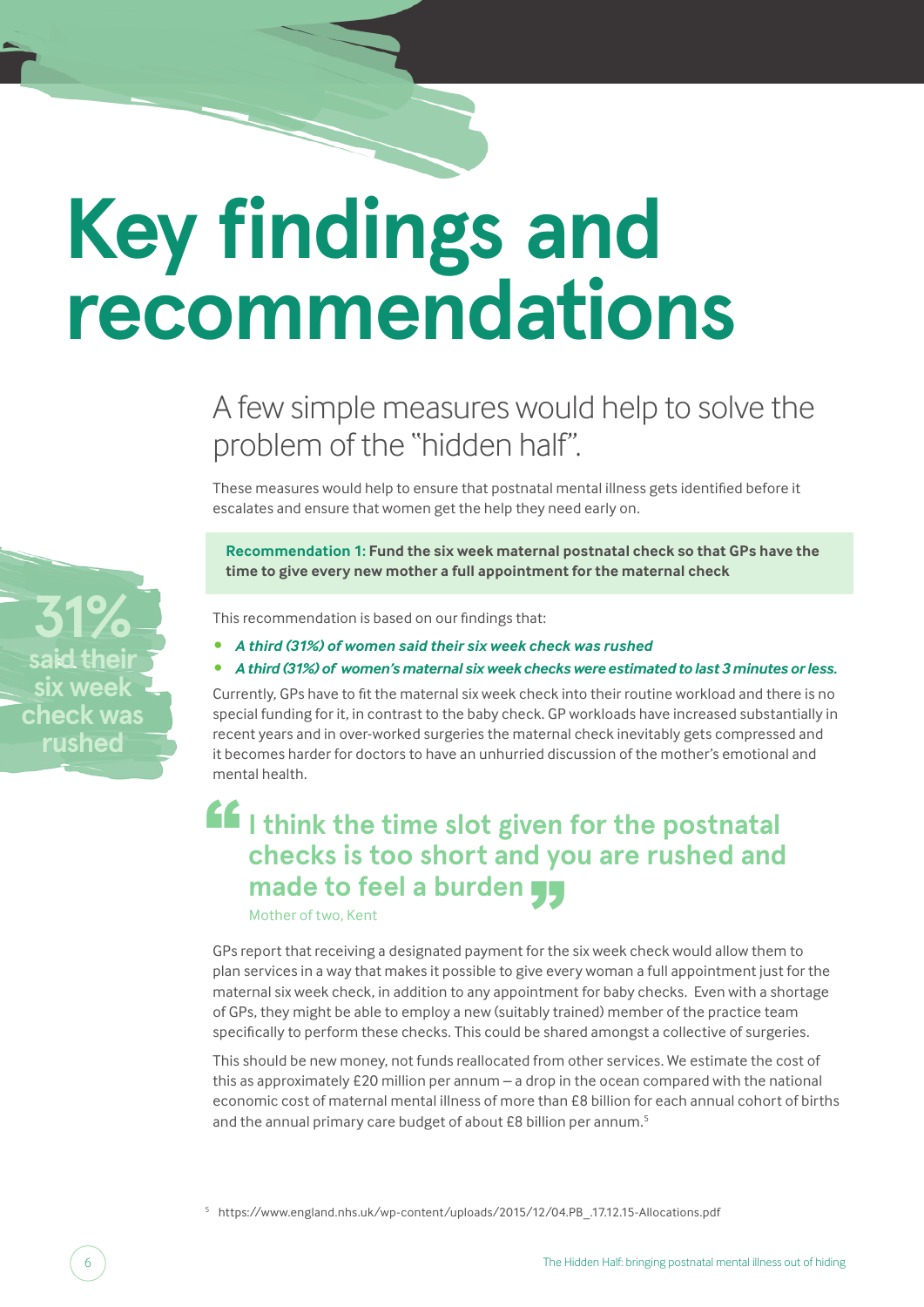**Recommendation 2: Improve guidance to GPs on best practice around maternal mental health, specifying (a) a separate appointment for the maternal six week check and (b) best methods of encouraging disclosure of maternal mental health problems**

#### **a) Separate appointment**

This is based on our research finding that:

*• Nearly two-thirds (60%) of women reported that their six week check appointment was focused mainly or equally on the baby*

Guidance from NICE and other relevant bodies should make clear that the mother should get a full appointment dedicated to her mental and physical health. It is only by ring-fencing the time needed to do the maternal check, rather than including the maternal check in the same appointment as the baby check, that we can ensure new mothers get the time they deserve.

A requirement in the GP contract for all new mothers to get a separate appointment for the six week check and to be asked about their mental health would make a big difference by emphasising the importance of this check and the need to allow time for it, as well as the importance of enquiring about mental wellbeing.

### **It becomes very baby focussed. The whole drive is for checking baby**  $\frac{1}{2}$ <br>GP, Coventry & Warwickshire<br>**thods of questioning** "

GP, Coventry & Warwickshire

#### **b) Methods of questioning**

This is based on our findings that:

- *• Half of the women who had an emotional or mental health problem that they wanted to discuss at the six week check, didn't feel able to*
- *• Nearly a third (28%) of the women who didn't feel able to talk about a mental health problem at the six week check said it was because the health professional didn't seem interested and 15% said it was because they didn't think the health professional would be sympathetic.*

GP guidance should expressly encourage GPs to use questions that open up a conversation and help the woman feel comfortable about disclosing, as well as enabling the health professional to listen out for any alarm bells which indicate a possible emotional problem. This is needed because the difficulties many new mothers have in disclosing emotional problems and the stigma surrounding this issue mean that health professionals need to use skilled questioning to encourage disclosure.

**60% of six week checks focussed mainly or equally on baby**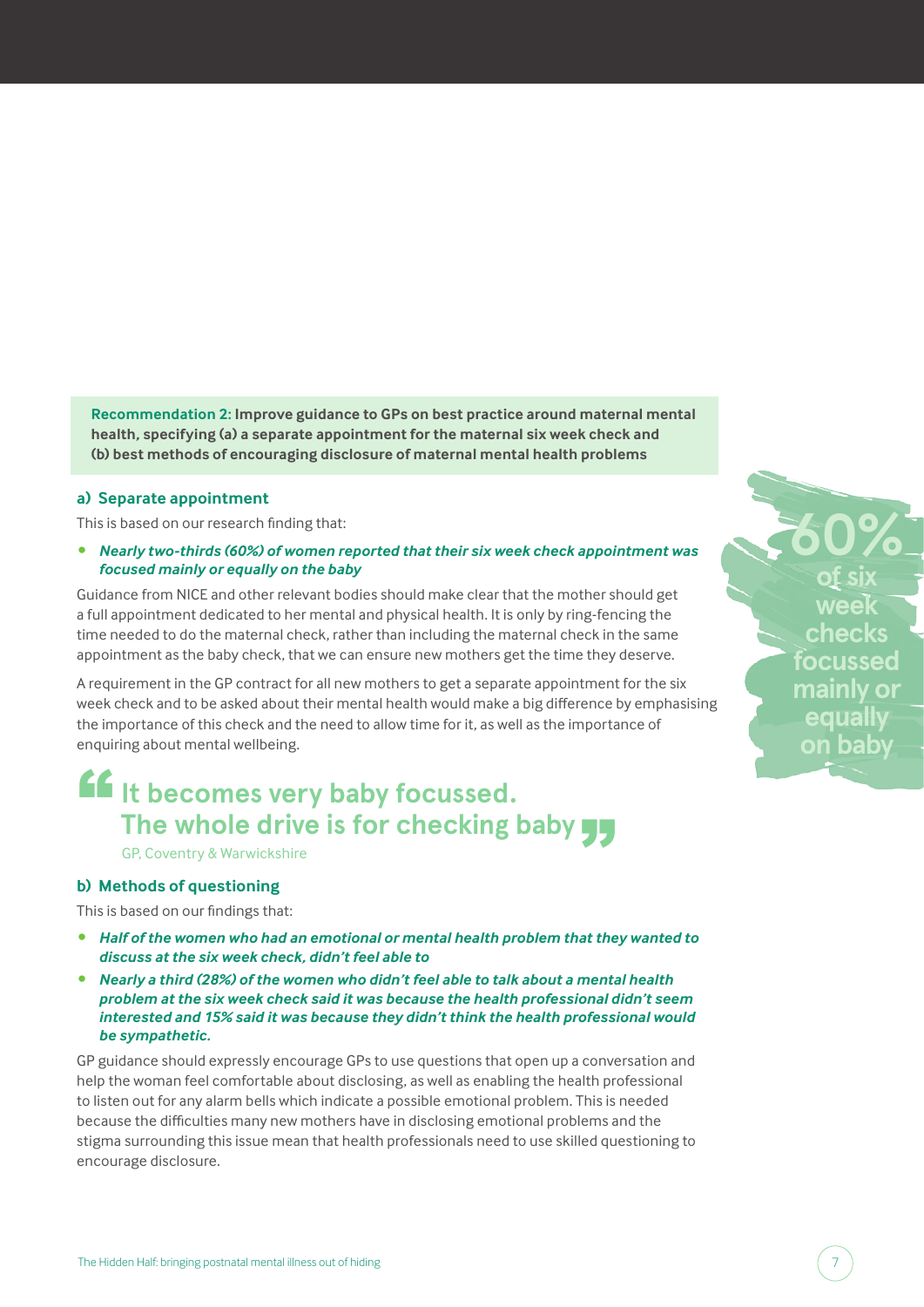### **The simple question, asked at the right time, is so valuable and something that has really altered my practice** GP, Chelmsford "

Guidance should also encourage GPs to discuss wellbeing early on in the appointment, so that it can be covered in an unhurried and supportive way in which women are more likely to feel comfortable disclosing any mental health concerns they may have. It also means, where a mental health issue is uncovered in this early questioning, the doctor still has the time left in the appointment for a full conversation that draws out the woman about how she is feeling.

**Recommendation 3: NHS England and Health Education England should support and invest in initiatives to facilitate and further develop GP education in the area of maternal mental health through a range of media**

This is based on the following findings:

- *• A fifth (22%) of mothers were not asked about mental health at their six week check at all*
- *• 60% of mothers who said there was an emotional problem they didn't feel able to discuss at the six week check cited feeling embarrassed, ashamed or worried that the health professional would think they were not capable of looking after the baby.*

The survey findings demonstrate that new mothers are prone to feelings of self-doubt, guilt, shame and fear of judgement. GP training therefore needs to take this in to account in terms of the style of questioning. It is important to reassure mothers that there is help available but not to normalise or dismiss their problems as insignificant.

Many GPs are well-informed about maternal mental illness and the stigma that women can feel but not all are. When GPs see new mothers immediately after the birth, it is important that they understand the difference between very short term "baby blues" that will resolve on its own and a mental health problem that requires additional support or treatment, and to make a follow-up appointment to clarify this if the woman is seen in the first ten days after birth.

The Royal College of General Practitioners (RCGP) and Royal College of Psychiatrists have recently made great strides in improving the resources available to doctors and are developing new imaginative training tools<sup>6</sup>. We applaud these excellent initiatives and would like to see government supporting them with funds and resources to make them more accessible to doctors.

### **I felt that the six week check was a tick box exercise only and was more of an inconvenience** "

Mother of two, Tyne and Wear

<sup>6</sup> http://www.rcgp.org.uk/clinical-and-research/toolkits/perinatal-mental-health-toolkit.aspx

**60% felt embarrassed, ashamed or worried about bein judged**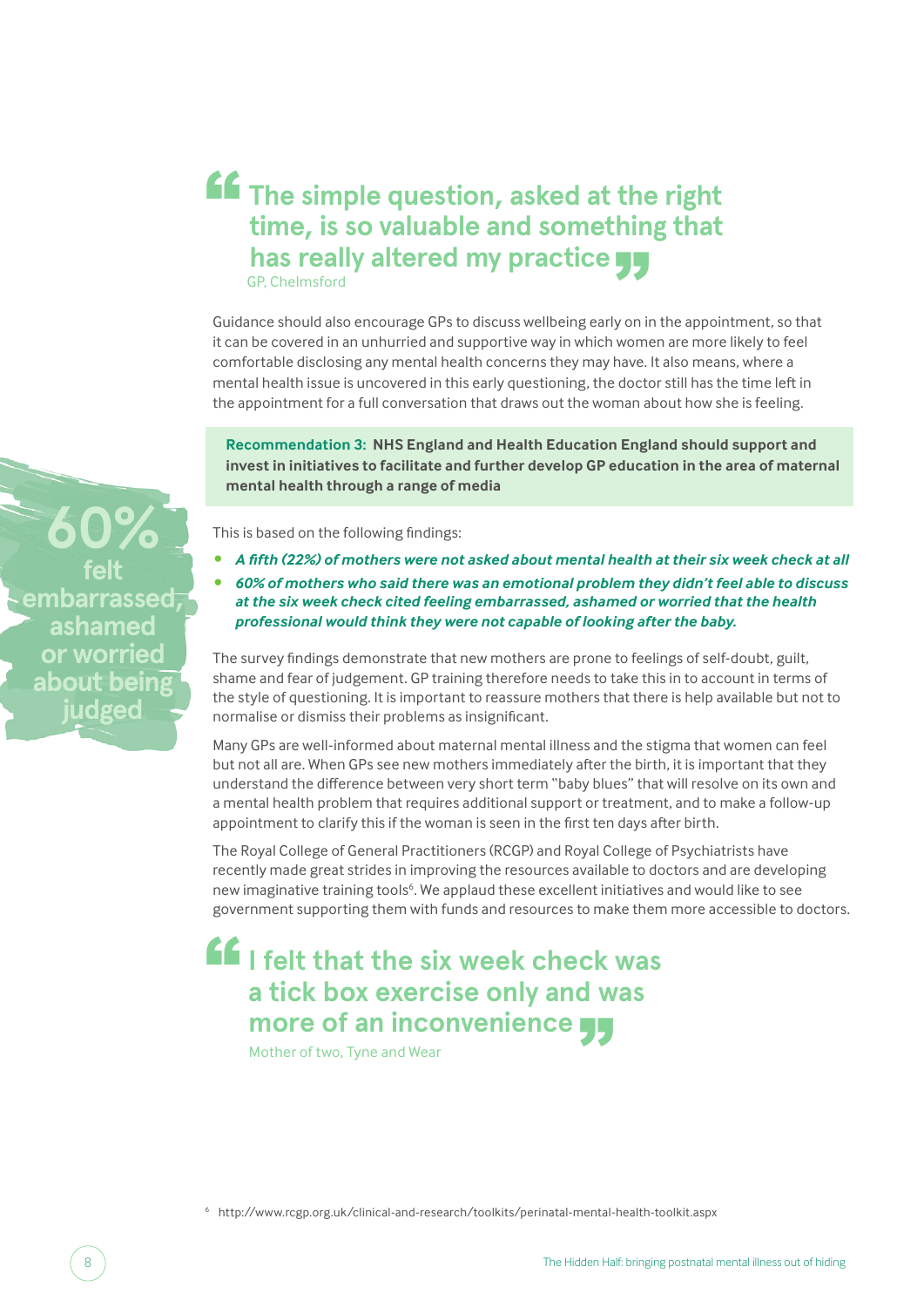**A third of the mothers had an estimated 3 minutes or less for their maternal six week check**

**Nearly two-thirds of mothers reported that their six week check appointment was focused mainly or equally on the baby**

**A fifth of mothers were not asked about mental health at their six week check at all**

**Half of the mothers who had an emotional or mental health problem that they wanted to discuss at the six week check, didn't feel able to**

**Two-thirds of mothers who had an emotional problem they didn't disclose, said they were embarrassed, ashamed or worried the health professional would think they weren't capable of looking after the baby**



**www.nct.org.uk/hiddenhalf**